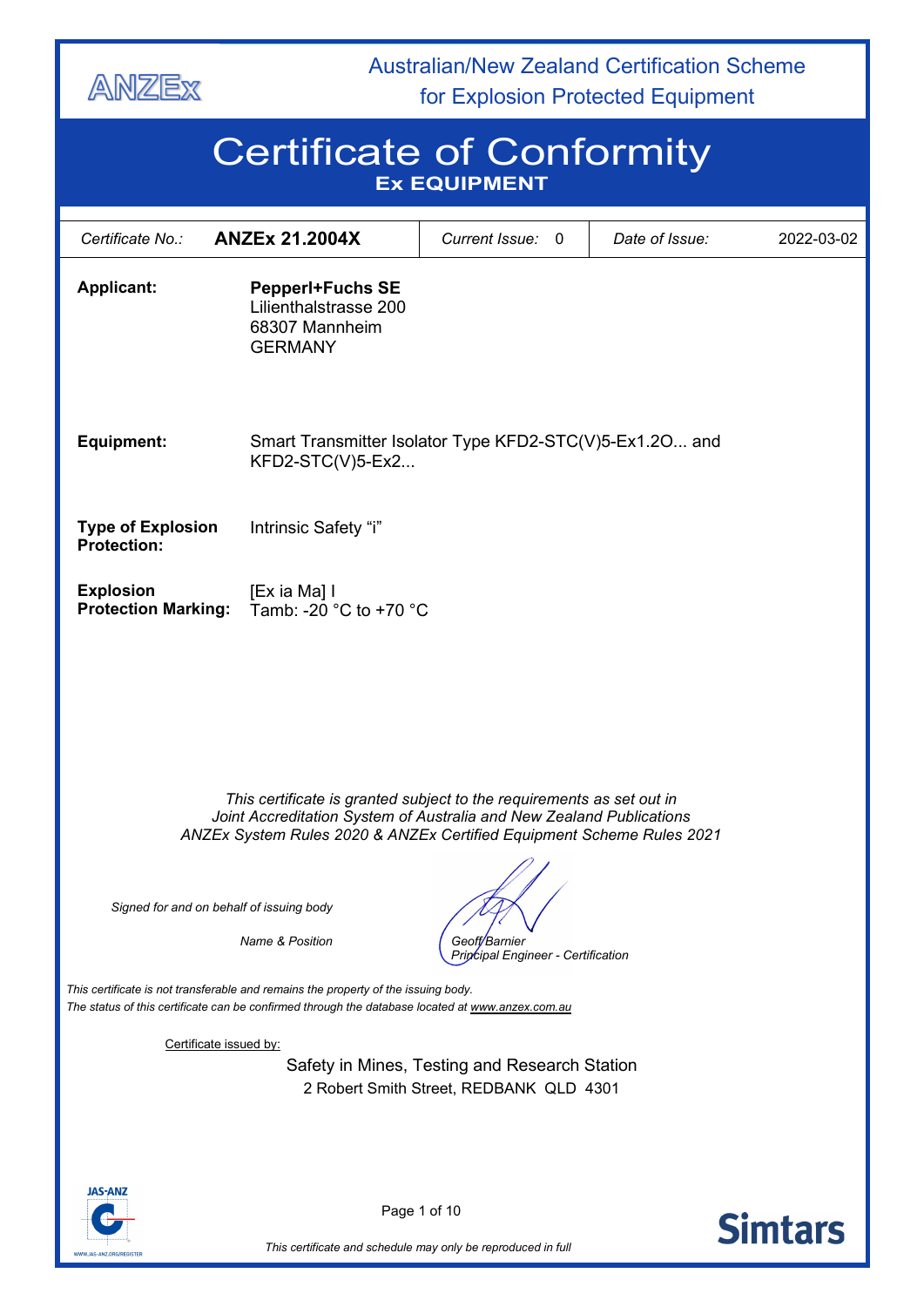

# Certificate of Conformity **Ex EQUIPMENT**

| Certificate No.:                                   | <b>ANZEx 21.2004X</b>                                                                                                                                                              | Current Issue:<br>$\mathbf{0}$                                                | Date of Issue: | 2022-03-02 |
|----------------------------------------------------|------------------------------------------------------------------------------------------------------------------------------------------------------------------------------------|-------------------------------------------------------------------------------|----------------|------------|
|                                                    |                                                                                                                                                                                    |                                                                               |                |            |
| <b>Manufacturer:</b>                               | <b>PepperI+Fuchs SE</b><br>Lilienthalstrasse 200<br>68307 Mannheim<br><b>GERMANY</b>                                                                                               |                                                                               |                |            |
| <b>Additional</b><br>Manufacturing<br>Location(s): | Pepperl+Fuchs Asia Pte. Ltd.<br>18 Ayer Rajah Crescent<br>Singapore 139942<br><b>SINGAPORE</b>                                                                                     |                                                                               |                |            |
| <b>STANDARDS:</b>                                  |                                                                                                                                                                                    |                                                                               |                |            |
|                                                    | The equipment and any acceptable variations to it specified in the schedule of this certificate and the identified<br>documents, was found to comply with the following standards: |                                                                               |                |            |
| IEC 60079-0:2017 Ed 7.0                            |                                                                                                                                                                                    | Explosive atmospheres - Part 0: Equipment-General requirements                |                |            |
| IEC 60079-11:2011 Ed 6.0                           |                                                                                                                                                                                    | Explosive atmospheres - Part 11: Equipment protection by intrinsic safety "i" |                |            |
|                                                    |                                                                                                                                                                                    |                                                                               |                |            |
| included in the Standards listed above.            | This Certificate does not indicate compliance with safety and performance requirements other than those expressly                                                                  |                                                                               |                |            |
|                                                    |                                                                                                                                                                                    |                                                                               |                |            |
|                                                    |                                                                                                                                                                                    |                                                                               |                |            |
|                                                    |                                                                                                                                                                                    |                                                                               |                |            |
|                                                    |                                                                                                                                                                                    |                                                                               |                |            |
|                                                    |                                                                                                                                                                                    |                                                                               |                |            |
|                                                    |                                                                                                                                                                                    |                                                                               |                |            |
|                                                    |                                                                                                                                                                                    |                                                                               |                |            |
|                                                    |                                                                                                                                                                                    |                                                                               |                |            |
|                                                    |                                                                                                                                                                                    |                                                                               |                |            |



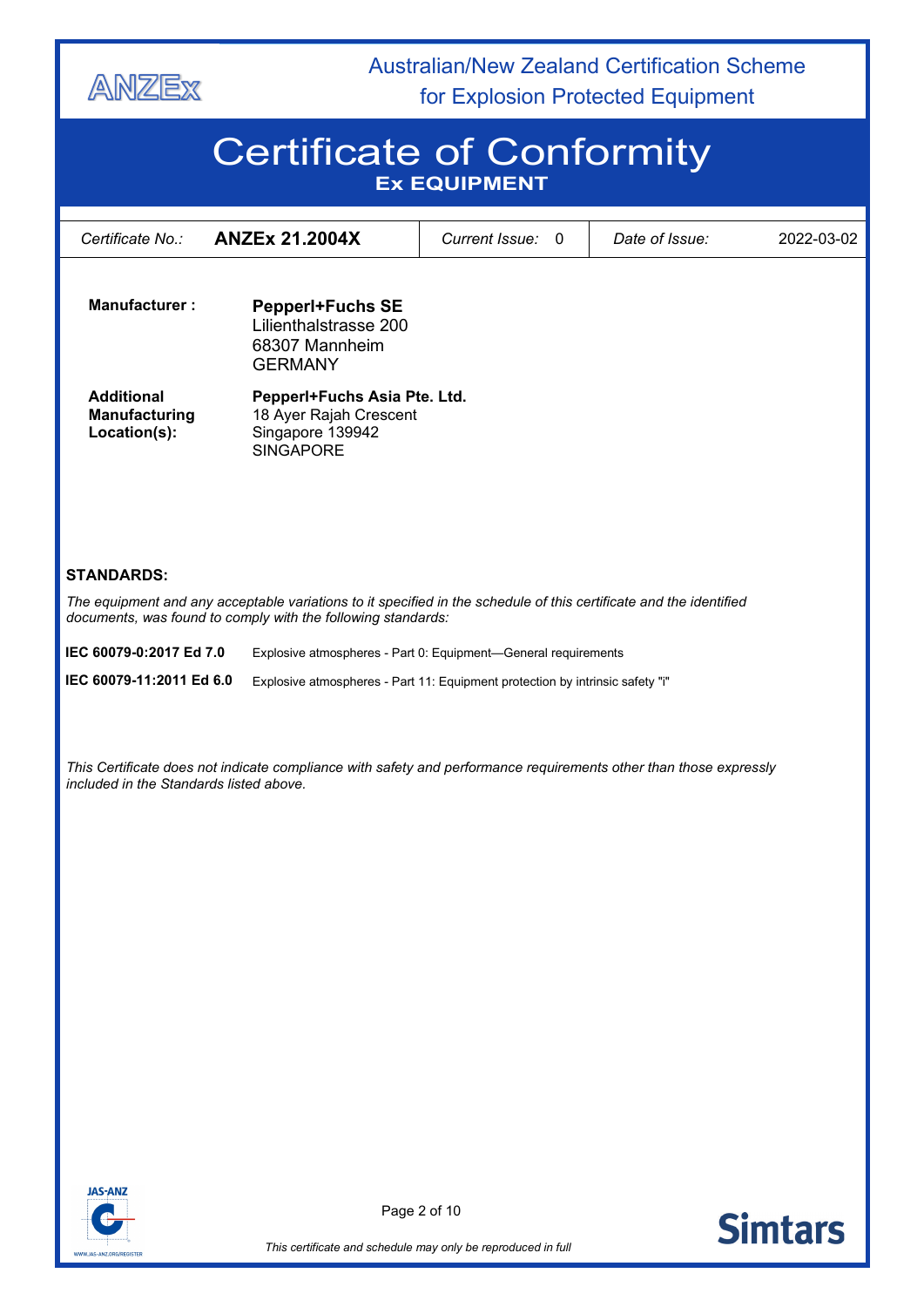

# Certificate of Conformity **Ex EQUIPMENT**

| Certificate No.∶ | <b>ANZEx 21.2004X</b> | <i>Current Issue:</i> | Date of Issue: | 2022-03-02 |
|------------------|-----------------------|-----------------------|----------------|------------|
|                  |                       |                       |                |            |

### **Schedule**

### **Equipment Description:**

The Smart Transmitter Isolator Type KFD2-STC(V)5-Ex1.2O... and KFD2-STC(V)5-Ex2... are Intrinsically Safe Associated Apparatus Transmitter Power Supplies that transfer monitoring signals from a hazardous area to a safe area and communication signals in both directions. The Safe Area connections are the Power Supply and Outputs. The Hazardous Area Connections (Input Circuits) are for Sink Input, Source Input or Three Wire Input dependant on the model type.

### **Electrical Ratings/Parameters**

SAFE Area Connections: KFD2-STC(V)5-Ex2.. & KFD2-STC(V)5-Ex1.20…:

| <b>Power Supply</b>       |                                     |
|---------------------------|-------------------------------------|
| Connection(s):            | Terminals 14, 15 and Power Rail 1,2 |
| Operating Supply Voltage: | 18 Vdc to 30 Vdc                    |
| Maximum Voltage (Um):     | 250 Vac                             |
| Maximum Power::           |                                     |
| KFD2-STC5-Ex1.2O          | $\leq$ 1.7 W                        |
| KFD2-STC5-Ex2             | $\leq$ 2.6 W                        |

| Output                |                               |
|-----------------------|-------------------------------|
| Connection(s):        | Terminals 7, 8, 9, 10, 11, 12 |
| Maximum Voltage (Um): | 250 Vac                       |

#### **Sink transmitter input connection - KFD2-STC(V)5-Ex2.. & KFD2-STC(V)5-Ex1.20…:**

Hazardous Area Connections, Input Circuits:

| Sink transmitter input connection            |         |  |
|----------------------------------------------|---------|--|
| Terminals 1, 3 and/or 4, 6<br>Connection(s): |         |  |
| Uo                                           | 26.2 V  |  |
| Uq                                           | 27.25 V |  |
| lo                                           | 93 mA   |  |
| Po                                           | 634 mW  |  |
| Ci                                           | 5nF     |  |
|                                              | 0       |  |

The capacitance and either the inductance or the inductance to resistance ratio (L/R) of the load connected to the output terminals of either channel must not exceed the following values:

| Group | Co        | LO    | Lo/Ro            |
|-------|-----------|-------|------------------|
|       | $(\mu F)$ | (mH)  | $(\mu H/\Omega)$ |
|       | 4.415     | 53.95 | 737.9            |



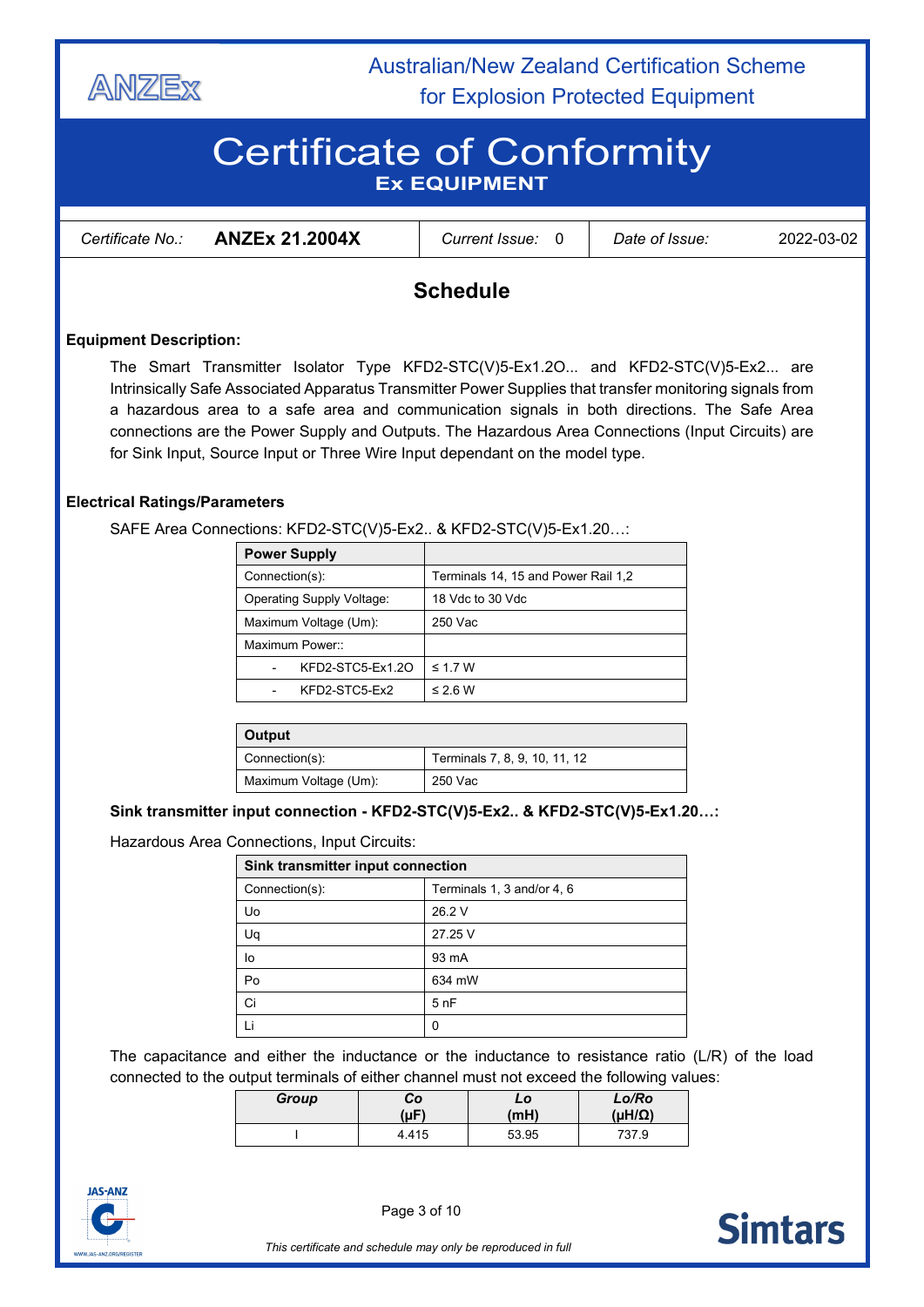

# Certificate of Conformity **Ex EQUIPMENT**

| <b>ANZEx 21.2004X</b><br>Certificate No.: | <b>Current Issue:</b> | Date of Issue: | 2022-03-02 |
|-------------------------------------------|-----------------------|----------------|------------|
|-------------------------------------------|-----------------------|----------------|------------|

The entity parameters apply when one of the two conditions below is given:

- The total Li of the external circuit (excluding the cable) is  $<$  1% of the Lo value, or
- The total Ci of the external circuit (excluding the cable) is < 1% of the Co value.

The above parameters are reduced to 50% when both of the two conditions below are given:

- The total Li of the external circuit (excluding the cable) > 1% of the Lo, and
- The total Ci of the external circuit (excluding the cable) > 1% of the Co.

Note: the reduced capacitance of the external circuit (including cable) shall not be greater than 1 uF.

### **Source transmitter input connection - KFD2-STC(V)5-Ex2.. & KFD2-STC(V)5-Ex1.20…:**

Hazardous Area Connections, Input Circuits:

| Source transmitter input connection |                                         |  |
|-------------------------------------|-----------------------------------------|--|
| Connection(s):                      | Terminals 3, 2 and /or 6,5              |  |
| Uo                                  | 2.0V                                    |  |
| lo                                  | 8.5 mA                                  |  |
| Po                                  | 4.3 mW                                  |  |
| Ui                                  | 30 V                                    |  |
| li                                  | 115 mA                                  |  |
| Pi                                  | 1000 mW                                 |  |
| Ci                                  | 0                                       |  |
| Li                                  | $\Omega$                                |  |
| Connection(s):                      | 3 + ve wrt 2 and/or<br>$6 + ve$ wrt 5   |  |
| Uo                                  | 2.0V                                    |  |
| lo                                  | 8.5 mA                                  |  |
| Po                                  | $4.3$ mW                                |  |
| Connection(s):                      | $2 + ve$ wrt 3 and/or<br>$5 + ve$ wrt 6 |  |
| Uo                                  | 1.0V                                    |  |
| 4.3 mA<br>lo                        |                                         |  |
| Po                                  | $1.1 \text{ mW}$                        |  |

The capacitance and either the inductance or the inductance to resistance ratio (L/R) of the load connected to the output terminals of either channel must not exceed the following values:

| Group | Co<br>(µF) | LO<br>(mH) | Lo/Ro<br>$(\mu H/\Omega)$ |
|-------|------------|------------|---------------------------|
|       | 1000       | 6459       | 109803                    |

The entity parameters apply when one of the two conditions below is given:

- The total Li of the external circuit (excluding the cable) is < 1% of the Lo value or
- The total Ci of the external circuit (excluding the cable) is  $<$  1% of the Co value.



Page 4 of 10

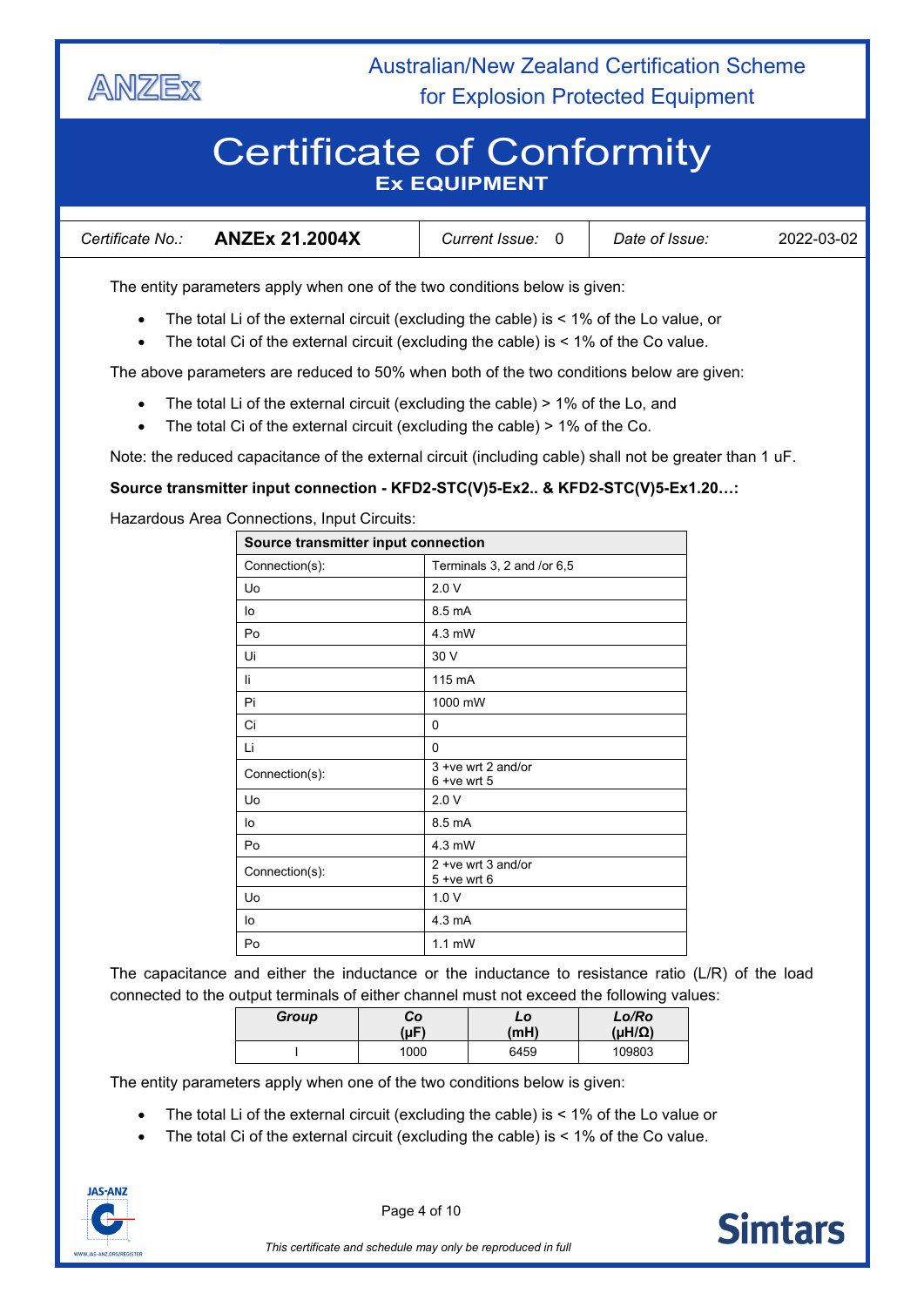

# Certificate of Conformity **Ex EQUIPMENT**

| <b>ANZEx 21.2004X</b><br>Certificate No.: | <i>Current Issue:</i> | Date of Issue: | 2022-03-02 |
|-------------------------------------------|-----------------------|----------------|------------|
|-------------------------------------------|-----------------------|----------------|------------|

The above parameters are reduced to 50% when both of the two conditions below are given:

- The total Li of the external circuit (excluding the cable) > 1% of the Lo and
- The total Ci of the external circuit (excluding the cable) > 1% of the Co.

Note: the reduced capacitance of the external circuit (including cable) shall not be greater than 1 uF.

### **Three wire transmitter input connection - KFD2-STC(V)5-Ex2.. & KFD2-STC(V)5-Ex1.20…:**

Hazardous Area Connections, Input Circuits:

| Three wire transmitter input connection            |         |  |
|----------------------------------------------------|---------|--|
| Terminals 1, 2, 3 and/or 4, 5, 6<br>Connection(s): |         |  |
| Uo                                                 | 26.2 V  |  |
| Uq                                                 | 27.25 V |  |
| lo                                                 | 115 mA  |  |
| Po                                                 | 784 mW  |  |
| Ci                                                 | 5nF     |  |
|                                                    | 0       |  |

The capacitance and either the inductance or the inductance to resistance ratio (L/R) of the load connected to the output terminals of either channel must not exceed the following values:

| Group | Co    | LO    | Lo/Ro            |
|-------|-------|-------|------------------|
|       | (µF)  | (mH)  | $(\mu H/\Omega)$ |
|       | 4.415 | 35.27 | 595.6            |

The entity parameters apply when one of the two conditions below is given:

- The total Li of the external circuit (excluding the cable) is  $<$  1% of the Lo value, or
- The total Ci of the external circuit (excluding the cable) is < 1% of the Co value.

The above parameters are reduced to 50% when both of the two conditions below are given:

- The total Li of the external circuit (excluding the cable) > 1% of the Lo, and
- The total Ci of the external circuit (excluding the cable) > 1% of the Co.

Note: the reduced capacitance of the external circuit (including cable) shall not be greater than 1 uF.

#### **Sink transmitter input connection - KFD2-STC(V)5-Ex2.H... & KFD2-STC(V)5-Ex1.2O.H...:**

Hazardous Area Connections, Input Circuits:

| Sink transmitter input connection            |        |  |  |  |
|----------------------------------------------|--------|--|--|--|
| Terminals 1, 3 and/or 4, 6<br>Connection(s): |        |  |  |  |
| Uo                                           | 27.2 V |  |  |  |
| lo                                           | 93 mA  |  |  |  |
| Po                                           | 633 mW |  |  |  |
| Ci                                           | 5nF    |  |  |  |
|                                              |        |  |  |  |



Page 5 of 10

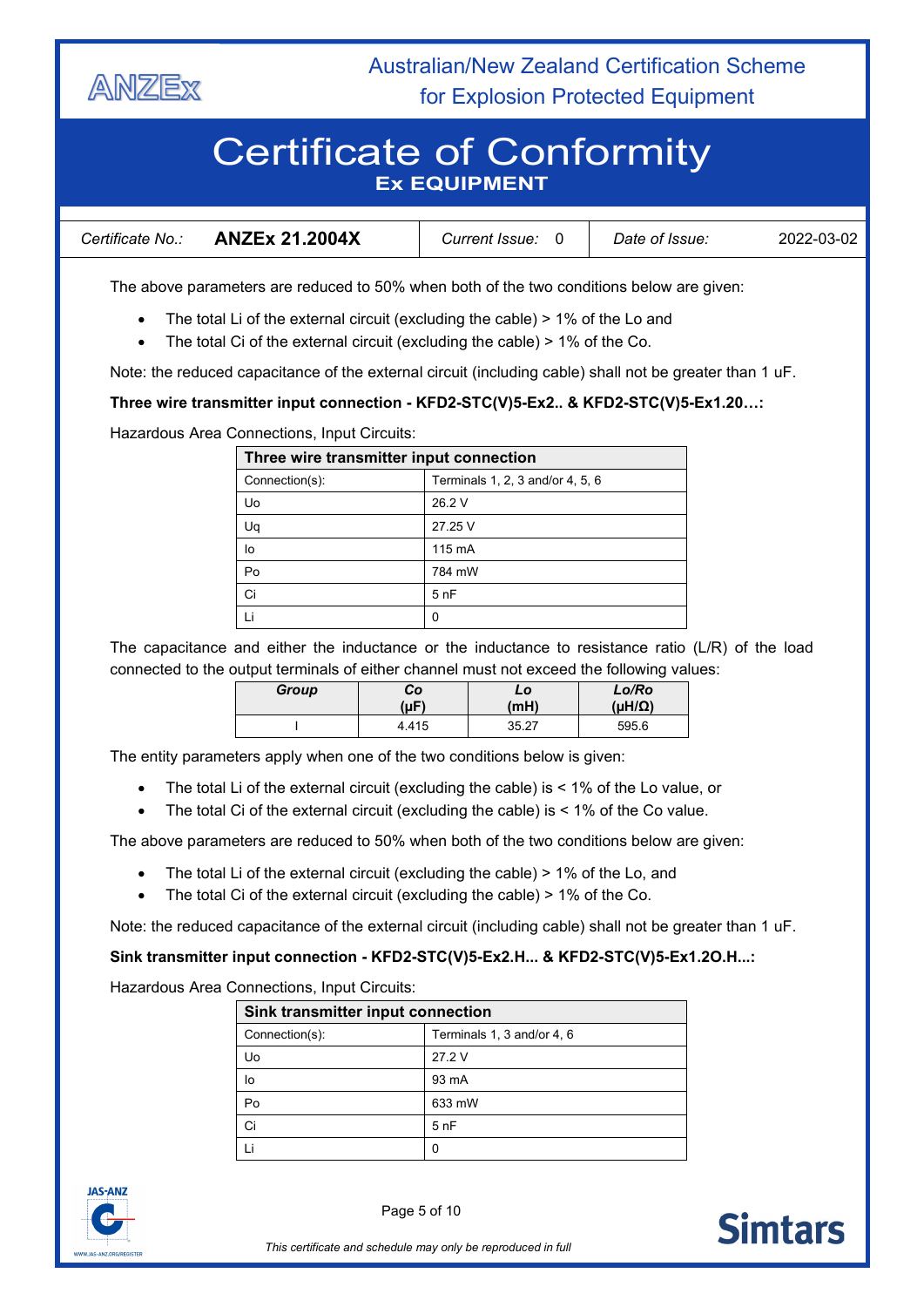

# Certificate of Conformity **Ex EQUIPMENT**

| Certificate No.: | <b>ANZEx 21.2004X</b> | <i>Current Issue:</i> | Date of Issue: | 2022-03-02 |
|------------------|-----------------------|-----------------------|----------------|------------|
|------------------|-----------------------|-----------------------|----------------|------------|

The capacitance and either the inductance or the inductance to resistance ratio (L/R) of the load connected to the output terminals of either channel must not exceed the following values:

| Group | Co        | LO    | Lo/Ro            |
|-------|-----------|-------|------------------|
|       | $(\mu F)$ | (mH)  | $(\mu H/\Omega)$ |
|       | 4.045     | 53.95 | 737.9            |

The entity parameters apply when one of the two conditions below is given:

- The total Li of the external circuit (excluding the cable) is < 1% of the Lo value, or
- The total Ci of the external circuit (excluding the cable) is  $<$  1% of the Co value.

The above parameters are reduced to 50% when both of the two conditions below are given:

- The total Li of the external circuit (excluding the cable) > 1% of the Lo, and
- The total Ci of the external circuit (excluding the cable) > 1% of the Co.

Note: the reduced capacitance of the external circuit (including cable) shall not be greater than 1 uF.

### **Source transmitter input connection - KFD2-STC(V)5-Ex2.H... & KFD2-STC(V)5-Ex1.2O.H...:**

Hazardous Area Connections, Input Circuits:

| Source transmitter input connection |                                   |  |  |  |
|-------------------------------------|-----------------------------------|--|--|--|
| Connection(s):                      | Terminals 3, 2 and/or 6, 5        |  |  |  |
| Uo                                  | 2.0V                              |  |  |  |
| lo                                  | 8.5 mA                            |  |  |  |
| Po                                  | 4.3 mW                            |  |  |  |
| Ui                                  | 30 V                              |  |  |  |
| li                                  | 115 mA                            |  |  |  |
| Pi                                  | 1000 mW                           |  |  |  |
| Ci                                  | 0                                 |  |  |  |
| Li                                  | 0                                 |  |  |  |
| Connection:                         | $3 + ve$ wrt 2 and/or 6 +ve wrt 5 |  |  |  |
| Uo                                  | 2.0V                              |  |  |  |
| lo                                  | 8.5 mA                            |  |  |  |
| Po                                  | 4.3 mW                            |  |  |  |
| Connection:                         | 2 + ve wrt 3 and/or 5 + ve wrt 6  |  |  |  |
| Uo                                  | 1.0V                              |  |  |  |
| lo                                  | 4.3 mA                            |  |  |  |
| Po                                  | $1.1 \text{ mW}$                  |  |  |  |

The capacitance and either the inductance or the inductance to resistance ratio (L/R) of the load connected to the output terminals of either channel must not exceed the following values:



Page 6 of 10

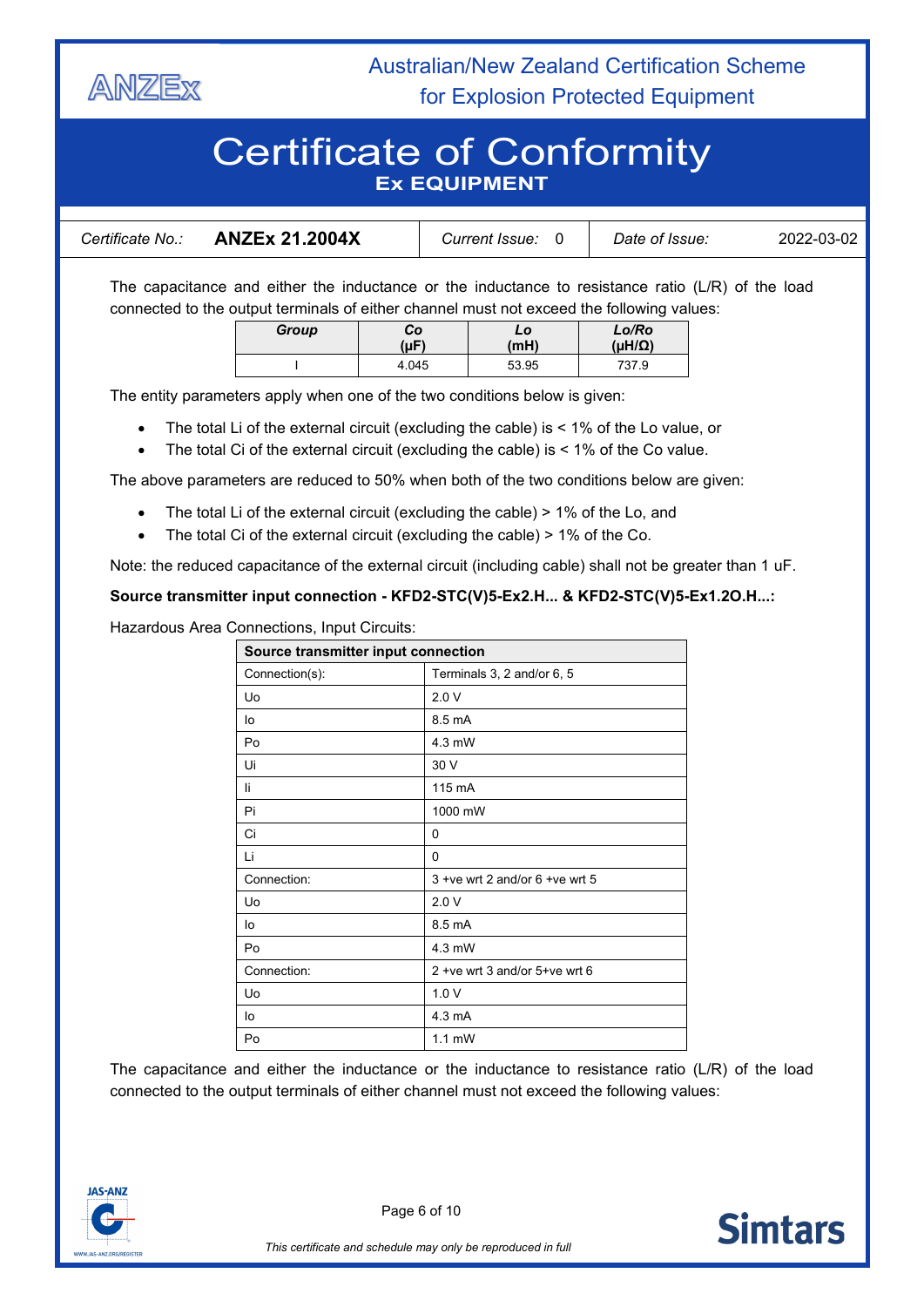

# Certificate of Conformity **Ex EQUIPMENT**

| Certificate No.: | <b>ANZEx 21.2004X</b>                                                      |                 | Current Issue: 0 |  | Date of Issue:         | 2022-03-02 |  |
|------------------|----------------------------------------------------------------------------|-----------------|------------------|--|------------------------|------------|--|
|                  | Group                                                                      | Co<br>$(\mu F)$ | LO<br>(mH)       |  | Lo/Ro<br>$(HH/\Omega)$ |            |  |
|                  |                                                                            | 1000            | 6459             |  | 109803                 |            |  |
|                  | The entity parameters apply when one of the two conditions below is given: |                 |                  |  |                        |            |  |

• The total Li of the external circuit (excluding the cable) is < 1% of the Lo value or

• The total Ci of the external circuit (excluding the cable) is < 1% of the Co value.

The above parameters are reduced to 50% when both of the two conditions below are given:

- The total Li of the external circuit (excluding the cable) > 1% of the Lo and
- The total Ci of the external circuit (excluding the cable) > 1% of the Co.

Note: the reduced capacitance of the external circuit (including cable) shall not be greater than 1 uF. **Three wire transmitter input connection - KFD2-STC(V)5-Ex2.H... & KFD2-STC(V)5-Ex1.2O.H...:**

Hazardous Area Connections, Input Circuits:

| Three wire transmitter input connection |                                  |  |  |
|-----------------------------------------|----------------------------------|--|--|
| Connection(s):                          | Terminals 1, 2, 3 and/or 4, 5, 6 |  |  |
| Uo                                      | 27.2 V                           |  |  |
| lo                                      | 115 mA                           |  |  |
| Po                                      | 782 mW                           |  |  |
| Ci                                      | 5nF                              |  |  |
|                                         |                                  |  |  |

The capacitance and either the inductance or the inductance to resistance ratio (L/R) of the load connected to the output terminals of either channel must not exceed the following values:

| Group | Co    | LO    | Lo/Ro            |
|-------|-------|-------|------------------|
|       | (µF)  | (mH)  | $(\mu H/\Omega)$ |
|       | 4.045 | 35.27 | 596.7            |

The entity parameters apply when one of the two conditions below is given:

- The total Li of the external circuit (excluding the cable) is < 1% of the Lo value, or
- The total Ci of the external circuit (excluding the cable) is < 1% of the Co value.

The above parameters are reduced to 50% when both of the two conditions below are given:

- The total Li of the external circuit (excluding the cable) > 1% of the Lo, and
- The total Ci of the external circuit (excluding the cable) > 1% of the Co.

Note: the reduced capacitance of the external circuit (including cable) shall not be greater than 1 uF.



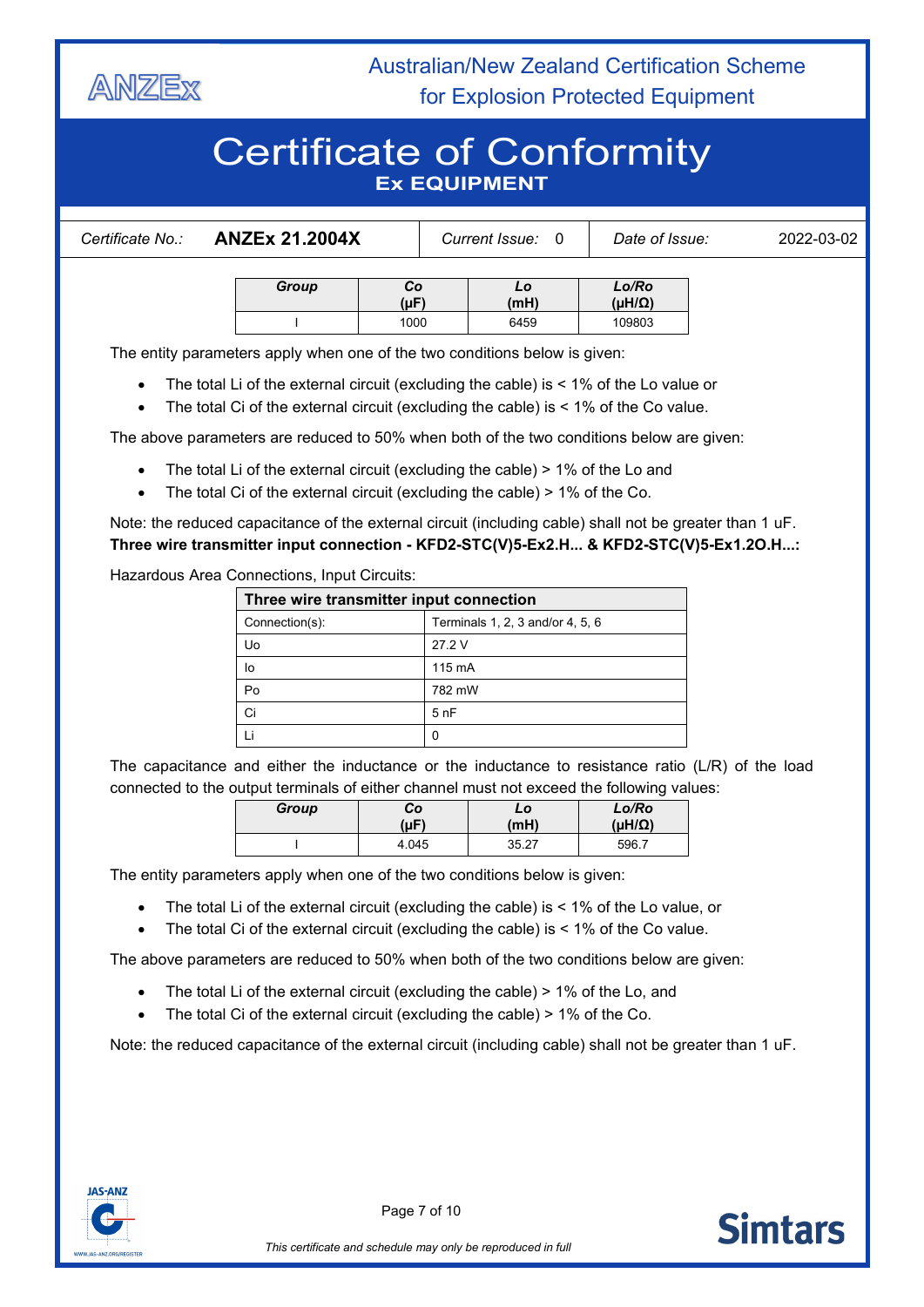

# Certificate of Conformity **Ex EQUIPMENT**

| <b>ANZEx 21.2004X</b><br>Certificate No.: | <i>Current Issue:</i> | Date of Issue: | 2022-03-02 |
|-------------------------------------------|-----------------------|----------------|------------|
|-------------------------------------------|-----------------------|----------------|------------|

### **Specific Conditions of Use:**

- 1. The entity parameters shall be observed.
- 2. The equipment shall be installed in an enclosure that provides a degree of protection not less than IP54 in accordance requirements of IEC 60079-0 unless the equipment is intended to be afforded an equivalent degree of protection by location. In addition, the pollution level shall be limited to pollution degree 2 or better as defined in IEC 60664-1 (Pollution degree 2 can be achieved when the installation is in a controlled environment with suitably controlled condensation or airborne pollution).

For some types of enclosure, additional certification will be required to permit the installation of the module within the enclosure. Reference should be made to the enclosure certificate. The installer shall ensure that the maximum ambient temperature of the module when installed is not exceeded.

### **Conditions of Certification:**

1. All transformers shall be subjected to IEC 60079-11 Clause 11.2 Routine Tests for Infallible Transformers with an applied voltage of 1 500 V applied between the input and output windings.

### **Additional Information:**

1. None



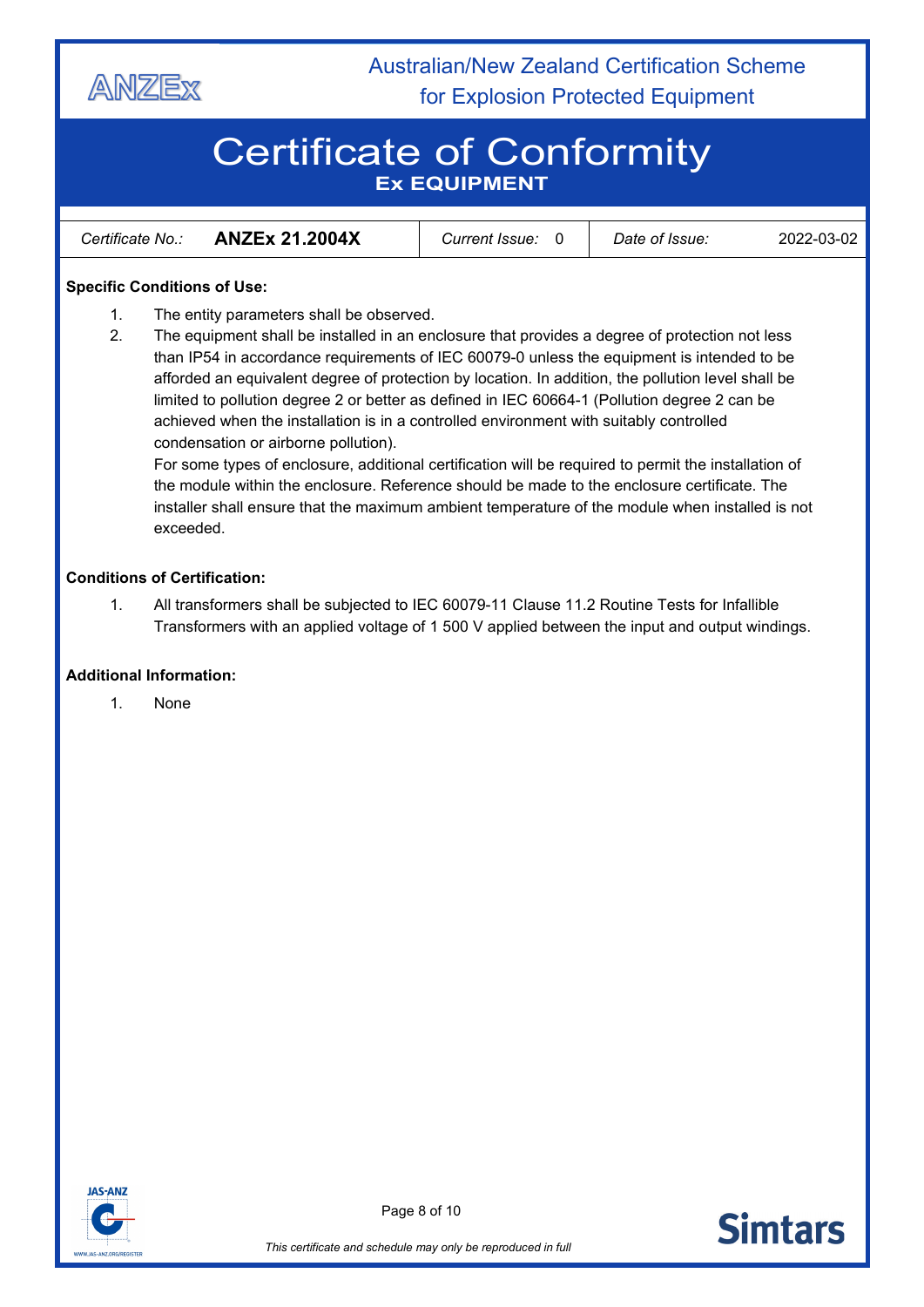

# Certificate of Conformity **Ex EQUIPMENT**

| Certificate No.:                                                       |                                                                                                         | <b>ANZEx 21.2004X</b>                                                                              | Current Issue:                                                         | Date of Issue:<br>0 |             | 2022-03-02  |  |  |  |
|------------------------------------------------------------------------|---------------------------------------------------------------------------------------------------------|----------------------------------------------------------------------------------------------------|------------------------------------------------------------------------|---------------------|-------------|-------------|--|--|--|
| <b>Register of Issues and Variations</b><br>includes the current issue |                                                                                                         |                                                                                                    |                                                                        |                     |             |             |  |  |  |
| <b>Issue 0 dated 2022-03-02</b>                                        |                                                                                                         |                                                                                                    |                                                                        |                     |             |             |  |  |  |
|                                                                        |                                                                                                         |                                                                                                    | <b>Model Description</b>                                               |                     |             |             |  |  |  |
| Models:                                                                | Smart Transmitter Isolator Type KFD2-STC(V)5-Ex2<br>Smart Transmitter Isolator Type KFD2-STC(V)5-Ex1.2O |                                                                                                    |                                                                        |                     |             |             |  |  |  |
| Where:                                                                 |                                                                                                         | KFD2-ST = Smart Transmitter Isolator                                                               |                                                                        |                     |             |             |  |  |  |
| C                                                                      |                                                                                                         | $=$ Current source/sink                                                                            |                                                                        |                     |             |             |  |  |  |
| (V)                                                                    |                                                                                                         | $=$ Voltage                                                                                        |                                                                        |                     |             |             |  |  |  |
|                                                                        | $5-Ex2$                                                                                                 | = Dual hazardous area input/Dual non-hazardous area output.                                        |                                                                        |                     |             |             |  |  |  |
|                                                                        |                                                                                                         | 5-Ex1.2O = Single hazardous area input/Dual non-hazardous area output.                             |                                                                        |                     |             |             |  |  |  |
| -1                                                                     |                                                                                                         | $= 5$ Volt – used with "V"                                                                         |                                                                        |                     |             |             |  |  |  |
| $-2$                                                                   |                                                                                                         | $= 10$ Volt – used with "V"                                                                        |                                                                        |                     |             |             |  |  |  |
|                                                                        | .H<br>$=$ Higher field voltage                                                                          |                                                                                                    |                                                                        |                     |             |             |  |  |  |
|                                                                        | .NCL<br>$=$ No current limit                                                                            |                                                                                                    |                                                                        |                     |             |             |  |  |  |
|                                                                        | -Y1…n                                                                                                   | = Customised version - does not affect intrinsic safety                                            |                                                                        |                     |             |             |  |  |  |
|                                                                        | $-1.11$                                                                                                 | = Customised version - combination of numbers/letters does not affect intrinsic safety             |                                                                        |                     |             |             |  |  |  |
| Test & Assessment Reports relevant for this issue:                     |                                                                                                         |                                                                                                    |                                                                        |                     |             |             |  |  |  |
| TR No. & Issuing CBs:                                                  |                                                                                                         | GB/CML/ExTR17.0037/00, GB/CML/ExTR18.0077/00, GB/CML/ExTR20.0237/00,<br>GB/CML/ExTR21.0098/00; CML |                                                                        |                     |             |             |  |  |  |
| QAR No. & Issuing CB:                                                  |                                                                                                         | DE/PTB/QAR06.0008/16; PTB                                                                          |                                                                        |                     |             |             |  |  |  |
| File Reference:                                                        |                                                                                                         | 210002 Cert                                                                                        |                                                                        |                     |             |             |  |  |  |
| Manufacturer's Documents/Drawings associated with this issue:          |                                                                                                         |                                                                                                    |                                                                        |                     |             |             |  |  |  |
| Document Number                                                        | Pages /<br><b>Sheets</b>                                                                                |                                                                                                    | <b>Document Title</b>                                                  |                     | Revision    | Date        |  |  |  |
|                                                                        |                                                                                                         |                                                                                                    | GB/CML/ExTR17.0037/00                                                  |                     |             |             |  |  |  |
| 16-1136CM-01                                                           | $1$ to $6$                                                                                              |                                                                                                    | Schematics KFD2-STC(V)5-Ex2 & KFD2-STC(V)5-Ex1.2O                      |                     |             | 2017-Jan-09 |  |  |  |
| 16-1136CM-02                                                           | 1 to 22                                                                                                 |                                                                                                    | Safety Relevant Components KFD2-STC(V)5- Ex2 & KFD2-<br>STC(V)5-Ex1.2O |                     |             | 2017-Feb-27 |  |  |  |
| 16-1136UL-02                                                           | 1 to<br>111                                                                                             | Relevant Component List for Div.2/ Zone 2 KFD2-STC(V)5-Ex2 &                                       | KFD2-STC(V)5- Ex1.2O                                                   |                     |             | 2016-Nov-16 |  |  |  |
| 16-1136CM-03                                                           | Component Layout KFD2-STC(V)5-Ex2 & KFD2-STC(V)5-<br>1 to $2$<br>Ex1.20                                 |                                                                                                    |                                                                        |                     | 2017-Jan-20 |             |  |  |  |
| 16-1135CM-04                                                           | 1 to 10                                                                                                 |                                                                                                    | Mechanical Parts KF-Extended-Housing 15 term. Asymm                    |                     |             | 2016-Sep-06 |  |  |  |
| 16-1136CM-05                                                           | 1 to $5$                                                                                                |                                                                                                    | PCB Layout KFD2-STC(V)5-Ex2 & KFD2-STC(V)5-Ex1.2O                      |                     |             | 2017-Feb-20 |  |  |  |
| 16-1136CM-06                                                           | 1 to $8$                                                                                                | Transformers KFD2-STC(V)5-Ex2 & KFD2-STC(V)5-Ex1.2O<br>2016-Oct-19                                 |                                                                        |                     |             |             |  |  |  |



Page 9 of 10



*This certificate and schedule may only be reproduced in full*